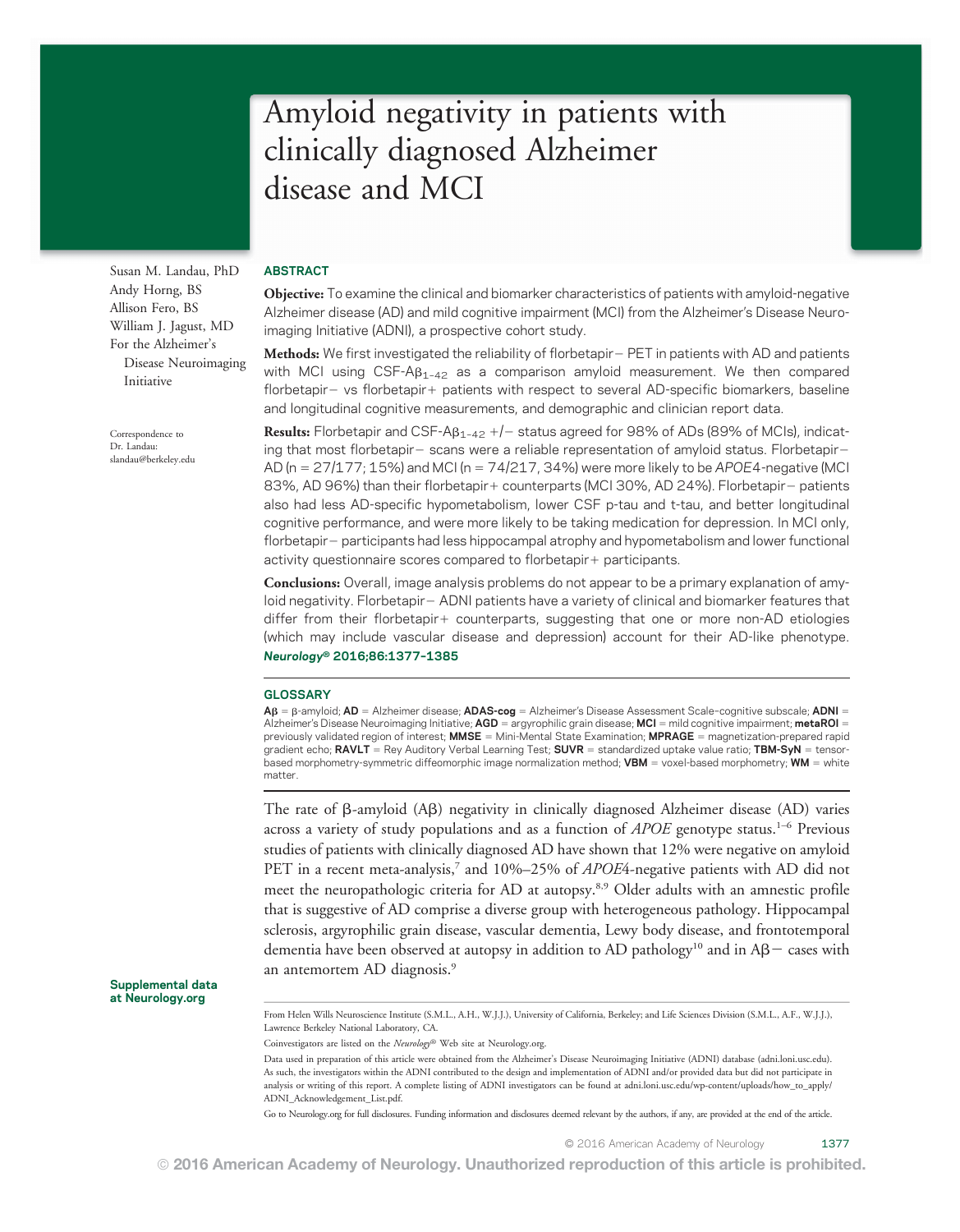The goal of this study was to compare patients with  $A\beta$  mild cognitive impairment (MCI) and patients with AD enrolled in the Alzheimer's Disease Neuroimaging Initiative (ADNI) with their  $A\beta$ + counterparts on a number of clinical, neuropsychological, and biomarker characteristics. ADNI was designed as a model for AD clinical trials, so the diagnostic accuracy and  $\overrightarrow{AB}$  status of these patients should be reasonably representative of those expected to enroll in clinical trials.

We first examined the extent to which image analysis problems may account for some florbetapir- cases using  $CSF$  A $\beta$  measurements and reliability of image analysis. Next, we compared  $A\beta$  and  $A\beta$  + patients with AD and patients with MCI on baseline and longitudinal measurements that are sensitive to AD, including clinical evaluations, APOE4 status, FDG-PET and structural MRI, and cognitive performance.

METHODS Participants. ADNI is a multisite longitudinal biomarker study that has enrolled over 1,500 cognitively normal older individuals, people with early or late amnestic MCI, and people with early AD [\(www.adni-info.org\)](http://www.adni-info.org).

As of June 2015, there were 177 patients with AD and 217 patients with (late) MCI with at least a baseline florbetapir scan and APOE4 genotyping. MCI and AD diagnoses were made using standard criteria that have been reported previously.<sup>11</sup>

The amount of data available at the time of this study (August 2015) varies across measurements (table). Concurrent clinical, cognitive, and FDG-PET data were available for  $\geq$ 90% of participants, while concurrent CSF and hippocampal volume data were available for  $\geq$  70% of participants. More than one postbaseline follow-up clinical visit was available for at least 90% of participants. A 2-year follow-up florbetapir scan was available in 50% of participants.

Standard protocol approvals, registrations, and patient consents. All participants gave written informed consent that was approved by the Institutional Review Board of each participating institution.

Florbetapir PET image processing. Florbetapir synthesis and image acquisition details are described in detail elsewhere.<sup>12</sup> Briefly, florbetapir images consisted of  $4 \times 5$  minute frames acquired at 50–70 minutes postinjection, which were realigned, averaged, resliced to a common voxel size (1.5 mm<sup>3</sup>), and smoothed to a common resolution of 8 mm3 full width at half maximum. Magnetization-prepared rapid gradient echo (MPRAGE) images that were acquired concurrently with the baseline florbetapir images were used as a structural template to define cortical and reference regions in native space for each participant using Freesurfer (v4.5.0) as described previously.<sup>12-14</sup>

Florbetapir scans for each participant were coregistered to baseline structural MRI scans, which were subsequently used to extract weighted cortical retention means (standardized uptake value ratios [SUVRs]) from frontal, cingulate, parietal, and temporal regions that were averaged and divided by a whole cerebellum reference region to create a SUVR with a positivity threshold of  $1.11$  as described in greater detail elsewhere<sup>12,13</sup> and online.15 We also investigated several alternative reference regions and applied positivity thresholds that were derived using a linear transformation of the whole-cerebellum normalized SUVRs as described previously<sup>16</sup> (cerebellar gray matter, 1.26; brainstem, 0.79; subcortical white matter [WM] eroded away from cortex,<sup>17</sup> 0.62; and a composite region made up of brainstem, whole cerebellum, and eroded WM, 0.79).

FDG-PET image processing. FDG image data were acquired 30–60 minutes postinjection, and fully preprocessed images were downloaded from the ADNI Web site [\(adni.loni.usc.edu](http://adni.loni.usc.edu)). We then spatially normalized each FDG image to the standard 15O-H2O PET template using SPM5 and extracted mean FDG uptake for each participant from a set of study-independent and previously validated regions of interest (metaROIs) located in right and left inferior temporal and lateral parietal regions, and a bilateral posterior cingulate cortex region relative to the mean of a pons and cerebellar vermis reference region.<sup>18</sup>

CSF analysis. CSF  $\mathsf{AB}_{1-42}$ , t-tau, and p-tau measurements were acquired concurrently with florbetapir scans at baseline and analyzed by the ADNI Biomarker core laboratory. We applied autopsy-validated CSF  $A\beta_{1-42}$ , t-tau, and p-tau autopsyvalidated positivity cutoffs of 192 pg/mL, 93, and 23 to determine positivity as described previously.19

Structural MRI analyses. Cross-sectional structural differences were assessed using hippocampal volumes defined on MPRAGE images by Freesurfer v5.1 (v4.3 for ADNI1 continuing participants) and divided by total intracranial volume to adjust for head size. We observed no differences in data analyzed with Freesurfer versions. Structural change over time was measured using a summary score developed by the Mayo Clinic that represents change between pairs of scans in 31 AD-specific regions of interest, known as the tensor-based morphometry-symmetric diffeomorphic image normalization method (TBM-SyN).<sup>20</sup> The average available follow-up time for longitudinal structural MRI scans was 1.3  $\pm$ 0.5 years. White matter hyperintensity volumes at baseline as percent of intracranial volume were calculated using coregistered fluid-attenuated inversion recovery and MPRAGE images as described previously.<sup>21</sup>

Clinical and cognitive measurements. We examined several clinical and cognitive performance measurements including baseline and longitudinal performance on the Mini-Mental State Examination (MMSE),<sup>22</sup> the Functional Assessment Questionnaire,<sup>23</sup> the Rey Auditory Verbal Learning Test (RAVLT),<sup>24</sup> and Alzheimer's Disease Assessment Scale–cognitive subscale (ADAS-cog).25 We also examined baseline scores on the Geriatric Depression Scale<sup>26</sup> although this test was used as a screening tool for ADNI enrollment; participants with a score higher than 5 at baseline were excluded. The average available follow-up time for longitudinal cognitive measurements was  $1.4 \pm 0.8$  years.

We also examined the following dichotomous variables in order to identify the extent to which the clinical profile was consistent with AD: whether conversion from MCI to AD occurred during the  $1.4 \pm 0.8$  years clinical follow-up (patients with MCI only), whether there was a family history of dementia or AD, whether a history of hypertension was present, whether the patient was taking medication for depression or for symptoms of AD (acetylcholinesterase inhibitors) at baseline, and whether the clinician evaluating the patient reported that symptoms were possibly, as opposed to probably, due to AD (patients with AD only).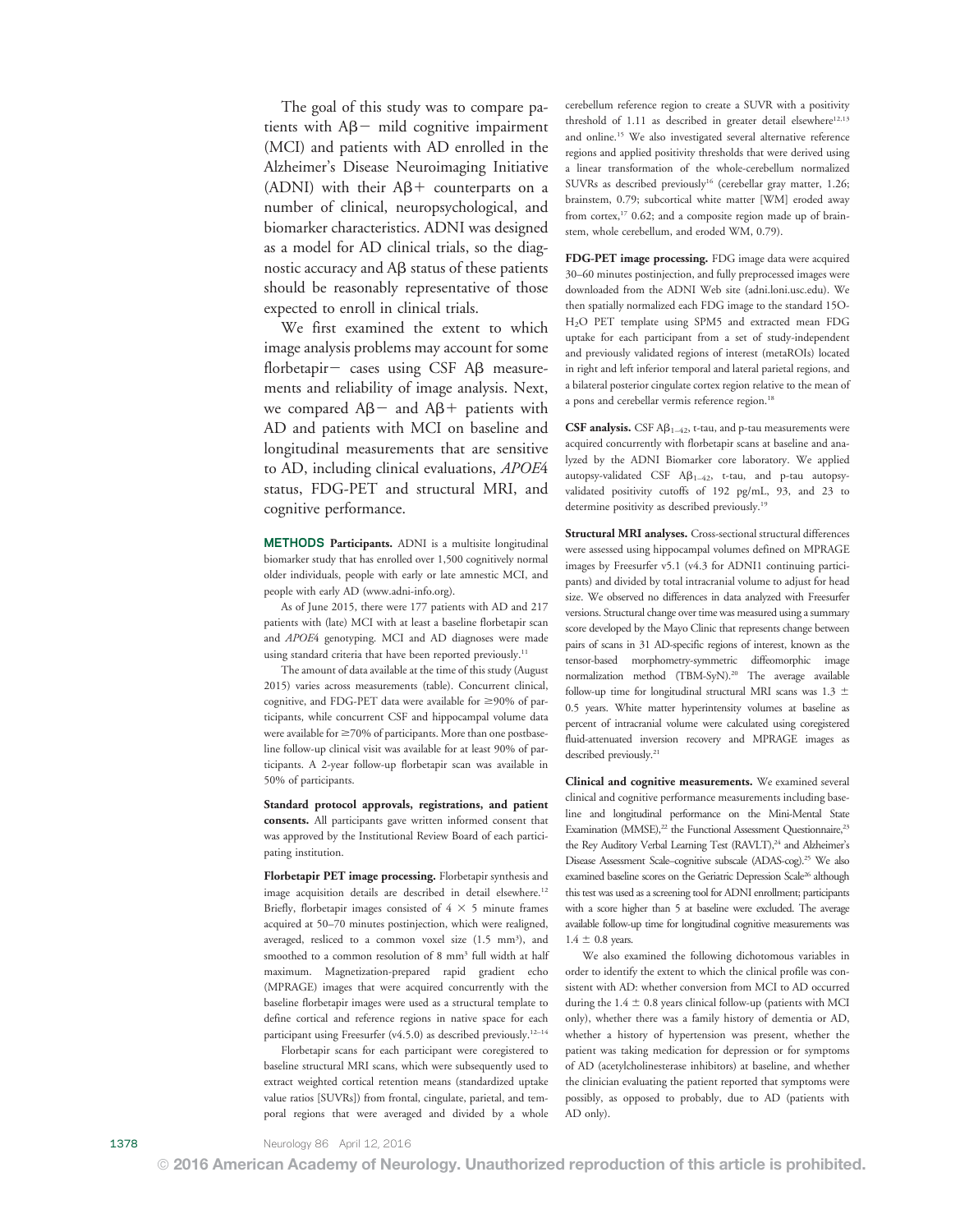| Table<br>Patients with florbetapir-negative and -positive mild cognitive impairment (MCI) and Alzheimer disease (AD) compared across a variety<br>of demographic, clinical, and biomarker variables |                           |                             |                             |                             |                   |
|-----------------------------------------------------------------------------------------------------------------------------------------------------------------------------------------------------|---------------------------|-----------------------------|-----------------------------|-----------------------------|-------------------|
|                                                                                                                                                                                                     |                           | Late MCI ( $n = 217$ )      |                             | $AD (n = 177)$              |                   |
|                                                                                                                                                                                                     | Florbetapir-              | Florbetapir+                | Florbetapir-                | Florbetapir+                | Available data, % |
| Demographics                                                                                                                                                                                        |                           |                             |                             |                             |                   |
| No. (%)                                                                                                                                                                                             | 74 (34)                   | 143                         | 27 (15)                     | 150                         |                   |
| Age, y                                                                                                                                                                                              | 74.4 (9.3)                | 7,424 (7.5)                 | 78.0 (7.3) <sup>a</sup>     | 74.4 (8.0) <sup>a</sup>     |                   |
| Sex, % female                                                                                                                                                                                       | 0.43                      | 0.43                        | 0.18 <sup>b</sup>           | 0.45 <sup>b</sup>           |                   |
| Education, y                                                                                                                                                                                        | 16.4(2.6)                 | 16.2(2.9)                   | 16.6 (2.2)                  | 15.8(2.7)                   |                   |
| <b>Clinical</b>                                                                                                                                                                                     |                           |                             |                             |                             |                   |
| Conversion from MCI to AD                                                                                                                                                                           | 0.11 <sup>c</sup>         | $0.45^{\circ}$              |                             |                             |                   |
| <b>Functional Assessment Questionnaire</b>                                                                                                                                                          | $2.5(4.0)$ <sup>c</sup>   | $4.6(4.9)^c$                | 14.1 (7.8)                  | 14.0 (7.0)                  | >95               |
| <b>Geriatric Depression Scale</b>                                                                                                                                                                   | 1.8(1.8)                  | 2.0(1.8)                    | $(3.0)(3.5)^{b}$            | $1.6(1.6)^{b}$              | >95               |
| Depression medication use                                                                                                                                                                           | 0.31 <sup>a</sup>         | $0.14^{a}$                  | 0.22 <sup>a</sup>           | 0.07 <sup>a</sup>           | >95               |
| AD medication use                                                                                                                                                                                   | 0.11 <sup>c</sup>         | 0.34 <sup>c</sup>           | 0.41                        | 0.45                        | >95               |
| Family history dementia                                                                                                                                                                             | 0.59                      | 0.59                        | 0.44                        | 0.61                        | >95               |
| <b>Family history AD</b>                                                                                                                                                                            | 0.34                      | 0.3                         | 0.26                        | 0.33                        | >95               |
| Possible (not probable) AD                                                                                                                                                                          |                           |                             | 0.19 <sup>c</sup>           | 0.01 <sup>c</sup>           | >95               |
| Hypertension                                                                                                                                                                                        | 0.45                      | 0.45                        | 0.63 <sup>b</sup>           | 0.41 <sup>b</sup>           | >95               |
| Biomarkers                                                                                                                                                                                          |                           |                             |                             |                             |                   |
| APOE4+, %                                                                                                                                                                                           | 0.16 <sup>c</sup>         | $0.71^\circ$                | 0.04 <sup>c</sup>           | 0.75 <sup>c</sup>           |                   |
| FDG metaROI                                                                                                                                                                                         | $1.28(0.11)^c$            | $1.20(0.13)^c$              | $1.18(0.14)^c$              | $1.04~(0.15)^c$             | >95               |
| FDG metaROI+, %                                                                                                                                                                                     | 0.27 <sup>c</sup>         | $0.55^{\circ}$              | 0.68 <sup>a</sup>           | 0.88 <sup>a</sup>           | >95               |
| <b>HippVol</b>                                                                                                                                                                                      | $0.005(0.001)^a$          | $0.004$ $(0.001)^a$         | 0.004(0.001)                | 0.004(0.001)                | >70               |
| CSFAR                                                                                                                                                                                               | $215(53)^{\circ}$         | $137(28)$ <sup>c</sup>      | $215(54)^c$                 | $127(21)^c$                 | >70               |
| CSF $A\beta +$ , %                                                                                                                                                                                  | 0.27 <sup>c</sup>         | 0.96 <sup>c</sup>           | 0.26 <sup>c</sup>           | $1^{\circ}$                 | >70               |
| CSF p-tau                                                                                                                                                                                           | $29(14)^{\circ}$          | 55 $(28)^{\circ}$           | $34(15)^{\circ}$            | 63 $(34)^c$                 | >70               |
| CSF p-tau+, %                                                                                                                                                                                       | 0.59 <sup>c</sup>         | 0.94 <sup>c</sup>           | 0.68 <sup>c</sup>           | 0.99 <sup>c</sup>           | >70               |
| CSF t-tau                                                                                                                                                                                           | 59 $(29)^{\circ}$         | $118(55)^{\circ}$           | 94 $(51)^a$                 | $137(65)^a$                 | >70               |
| CSF t-tau+, %                                                                                                                                                                                       | 0.16 <sup>c</sup>         | 0.63 <sup>c</sup>           | $0.42^{\circ}$              | 0.74 <sup>a</sup>           | >70               |
| WM hyperintensities (% of ICV)                                                                                                                                                                      | 0.44(0.51)                | 0.56(0.75)                  | 0.35(0.27)                  | 0.59(0.65)                  | >70               |
| Longitudinal biomarkers                                                                                                                                                                             |                           |                             |                             |                             |                   |
| Longitudinal florbetapir, % pos 2 y                                                                                                                                                                 | 0.07 <sup>a</sup>         | 0.98 <sup>a</sup>           | 0.11 <sup>a</sup>           | $1^a$                       | 50                |
| <b>TBM-SyN</b> slope                                                                                                                                                                                | $-0.01(0.01)^c$           | $-0.02$ (0.02) <sup>c</sup> | $-0.02$ (0.02) <sup>a</sup> | $-0.04$ (0.03) <sup>a</sup> | 60                |
| <b>Baseline cognitive</b>                                                                                                                                                                           |                           |                             |                             |                             |                   |
| <b>MMSE</b>                                                                                                                                                                                         | $28.3(1.5)^c$             | $27.2$ (2.0) <sup>c</sup>   | 22.6(3.7)                   | 22.6(3.2)                   | >95               |
| ADAS-cog                                                                                                                                                                                            | $9.1(4.1)^c$              | $12.0(5.3)^c$               | $18.4 (7.7)^{b}$            | $21.5(8.2)^{b}$             | >95               |
| RAVLT free recall                                                                                                                                                                                   | 36.1 (10.7)               | 31.5(9.7)                   | 23.9(9.9)                   | 21.9(7.2)                   | >95               |
| Longitudinal cognitive                                                                                                                                                                              |                           |                             |                             |                             |                   |
| <b>MMSE</b> slope                                                                                                                                                                                   | $-0.4$ (1.1) <sup>c</sup> | $-1.4$ (1.9) <sup>c</sup>   | $-1.0$ (3.4) <sup>a</sup>   | $-2.8$ (3.7) <sup>a</sup>   | >90               |
| ADAS-cog slope                                                                                                                                                                                      | $0.1 (1.8)^c$             | $2.5(3.7)^c$                | $0.5(6.1)^a$                | $5.2 (7.9)^a$               | >90               |
| RAVLT slope                                                                                                                                                                                         | $-0.4(4.3)^{c}$           | $-2.6(4.6)^c$               | $-2.8(5.4)$                 | $-3.7(6.0)$                 | > 90              |

Abbreviations:  $A\beta = \beta$ -amyloid; ADAS-cog = Alzheimer's Disease Assessment Scale-cognitive subscale; ICV = intracranial volume; metaROI = previously validated region of interest; MMSE = Mini-Mental State Examination; RAVLT = Rey Auditory Verbal Learning Test; TBM-SyN = tensor-based morphometry-symmetric diffeomorphic image normalization method;  $WM = white$  matter.

Mean (SD) shown for continuous variables and proportion positive/abnormal shown for dichotomous variables. The statistical significance of the florbetapir negative vs positive comparison for each group is shown.

 $a$  0.001  $<$  p  $<$  0.05.

 $b$  0.05  $\le p \le 0.10$ .

 $c$   $p \leq 0.001$ .

© 2016 American Academy of Neurology. Unauthorized reproduction of this article is prohibited.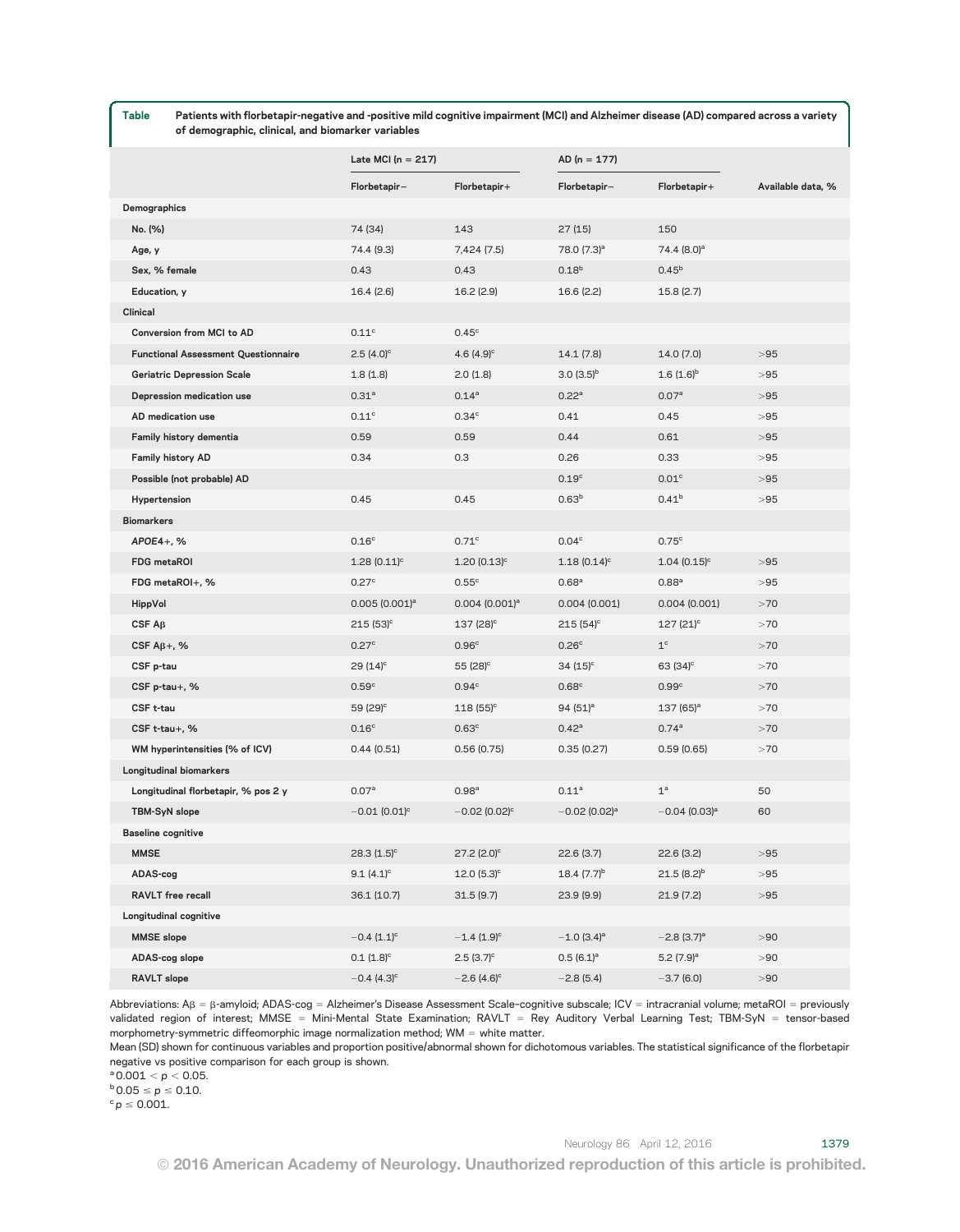Statistical methods. For each longitudinal cognitive and TBM-SyN measurement, a slope was calculated for each participant. Because of the discrepancy in florbetapir $+/-$  group sizes and the nonparametric distributions of some variables of interest, we carried out the Mann-Whitney U test at  $\alpha = 0.05$  to evaluate differences in continuous variables between the florbetapir+/- MCI and AD groups. Group differences in dichotomous variables were evaluated using the  $\chi^2$  test.

We carried out voxelwise FDG-PET and voxel-based morphometry (VBM) analyses for participants with available whole-brain data  $(>\!\!95\!\%$  of participants). Voxelwise spatially normalized and FDG-PET data were intensity normalized using the pons/vermis reference region. An independent-samples  $t$  test contrasting florbetapir+ vs florbetapir- patients was carried out at  $p \leq 0.001$  uncorrected for the AD and MCI groups in SPM8, with age, sex, and education as nuisance covariates. To examine whole-brain structural differences, we performed the same contrast using VBM with the DARTEL toolbox in SPM8.27

RESULTS PET technical factors. Comparing amyloid status between whole cerebellum reference and 4 alternative reference regions (cerebellar GM, white matter, brainstem, composite), we found that status changed in 0%–15% of patients with florbetapir  $-$  AD and in 1%–12% of patients with florbetapir- MCI.

For participants with an available 2-year follow-up florbetapir scan (approximately 50% of the sample), we also examined change in amyloid status using the whole cerebellum reference region. The testretest reliability of the SUVRs was approximately  $1.2\% \pm 0.8\%$  (absolute mean change and SD in stable amyloid-negative controls), as reported previously.17 Ninety-eight percent of patients with MCI and 100% of patients with AD who were florbetapir+ at baseline remained positive. Four of 54 (7%) patients with MCI and (1/9) 11% of patients with AD who were florbetapir $-$  at baseline were positive at follow-up.

The relationship between florbetapir and CSF  $AB_{1-42}$  measurements by *APOE*4 status is shown for ADs and MCIs in figure 1 (upper left quadrant, both abnormal; lower right, both normal). A total of 5/137 (4%) patients with AD and 18/170 (11%) patients with MCI had discordant CSF  $AB_{1-42}$  and florbetapir measurements (upper right and lower left quadrants), and the majority of these (100% of discordant AD and 72% of discordant MCI) were CSF  $A\beta_{1-42}$ +/florbetapir-. Of florbetapir- cases only, about 3/4 of participants from each diagnostic group were also negative on CSF  $\text{AB}_{1-42}$  (14/19 or 74% of AD and  $36/49$  or 74% of MCI). CSF A $\beta$  participants were also disproportionately  $APOE4-$ . Of the 14 patients with AD and 36 patients with MCI who were negative on both CSF  $\mathbf{A}\mathbf{\beta}_{1-42}$  and florbetapir, 13/14 (93%) and 32/36 (89%) were  $APOE4 -$ .

Comparison of florbetapir $+/-$  groups. Demographic and clinical variables. Demographic, clinical, cognitive, and biomarker characteristics of the florbetapir $+/-$  MCI and AD groups are summarized in table. In AD only, florbetapir- patients were older than florbetapir+ patients and marginally more likely to be male. On  $clinical$  evaluation variables, MCI florbetapir- patients had lower Functional Assessment Questionnaire scores (less functional impairment) and were less likely to convert to AD and to be taking medication for AD (acetylcholinesterase inhibitors). Florbetapir- patients in both groups were more likely to be taking medication for depression, and in AD, florbetapir- patients had marginally higher depression scores and were marginally more likely to have a history of hypertension. Clinicians were more likely to rate the symptoms of florbetapir-AD patients as possibly (rather than probably) due to an AD diagnosis.



The relationship between concurrent cortical summary florbetapir standardized uptake value ratios (SUVRs) and available CSF  $AB_{1-42}$  measurements is shown for the mild cognitive impairment (MCI) and Alzheimer disease (AD) groups (APOE4+ participants = green, APOE4- participants = blue). Dotted lines represent positivity thresholds for each measure (see Methods).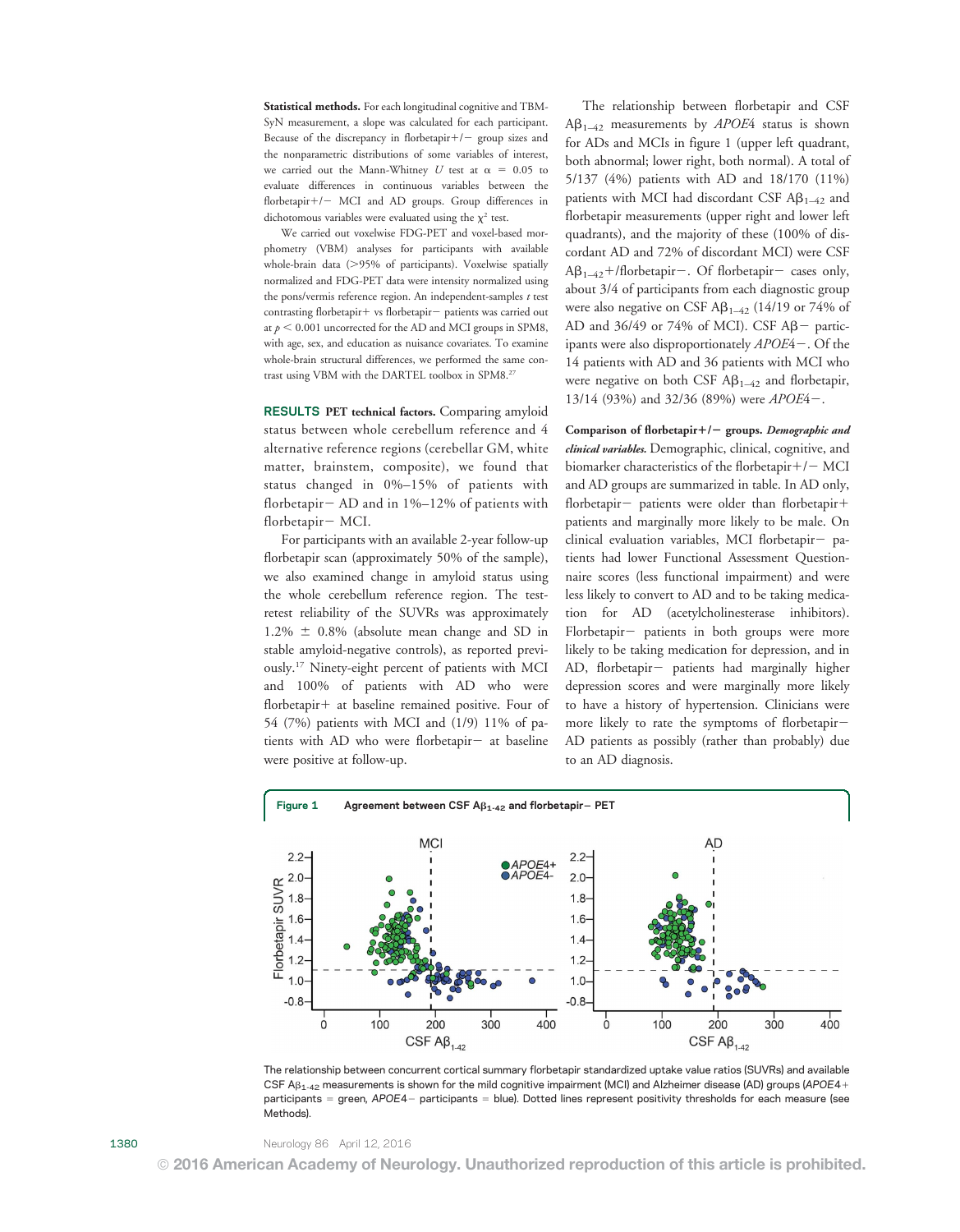Biomarkers. As shown in figure 2, the majority of florbetapir- patients were APOE4- (MCI: 84%  $APOE4$  –; AD: 96%  $APOE4$  –) whereas florbetapir + patients showed the opposite pattern (MCI: 30%  $APOE4-$ ; AD: 24%  $APOE4-$ ) (figure 2). The florbetapir- groups had less hypometabolism in characteristic AD (metaROI) regions, had lower CSF t-tau and p-tau, and had less longitudinal atrophy in ADspecific (TBM-SyN) regions (table). MCI florbetapirpatients (but not AD) had less hippocampal atrophy (table). Groups did not differ on white matter hyperintensity volume.

Cognitive performance. Patients with florbetapir-MCI had better baseline performance than florbetapir+ patients on MMSE, ADAS-cog, and RAVLT, while patients with florbetapir $-$  AD were marginally less impaired on ADAS-cog but did not differ on RAVLT or MMSE. Longitudinally, patients with florbetapir- MCI and AD declined more slowly  $than$  florbetapir  $+$  patients on the ADAS-cog (figure 3) and the MMSE, and patients with florbetapir-MCI also declined more slowly on the RAVLT.

Voxelwise comparisons. Because we observed FDG-PET and structural MRI effects in AD-specific regions (see table), we carried out voxelwise FDG-PET and structural MRI analyses to determine if the florbetapir $+/-$  groups differed across a broader set of regions. As shown in figure 4A, patients with florbetapir- MCI and AD had less hypometabolism  $than$  florbetapir $+$  patients in bilateral temporoparietal



The dotted lines represent the 1.11 positivity threshold for cortical summary florbetapir SUVRs. AD = Alzheimer disease; MCI = mild cognitive impairment.

regions and in the hippocampus (MCI only). These temporoparietal regions had nearly complete overlap with the independently derived AD-specific metaROI regions. In a similar contrast of structural MRIs (figure  $4B$ ), patients with florbetapir  $-$  MCI had less atrophy than patients with florbetapir $+$  MCI in medial temporal regions including the hippocampus and amygdala, while patients with florbetapir- AD had less inferior lateral temporal atrophy than patients with florbetapir+ AD.

DISCUSSION A total of 15% of patients with clinically diagnosed AD and 34% of patients with amnestic MCI enrolled in ADNI were quantitatively negative on florbetapir- PET. In order to determine the likelihood that false negatives were included in this group, we first examined potential methodologic problems. CSF  $\mathsf{A}\beta_{1-42}$  measurements agreed with florbetapir in 89%–96% of cases (and about 75% of florbetapir - cases only). Potential reference region inconsistencies accounted for 0%–15% of cases. While these findings raise questions about florbetapir status of a minority of participants, we concluded that the majority of florbetapir $-$  scans appear to accurately reflect the absence of significant fibrillar  $A\beta$ in cortex. Our data are consistent with recent work examining discrepancies in amyloid status between measurement modalities (amyloid PET, CSF Aß, autopsy).28,29 These discrepancies may reflect differences in  $\text{AB}$  binding site affinities or differing concentrations of forms of  $A\beta$ , but the majority of cases agree when more than one modality is examined.<sup>30-33</sup>

Patients with  $A\beta$  – MCI and AD were less "ADlike" than their  $A\beta$ + counterparts across a number of biomarker, cognitive, and clinical variables. Patients with  $A\beta$  – AD were older. In both groups,  $A\beta$  – patients were predominantly APOE4-, which has been consistently observed in clinical trials<sup>3,4</sup> and autopsy studies.8,9 They also declined more slowly on the ADAS-cog and MMSE, they had higher temporoparietal glucose metabolism and higher medial temporal volume, and they had lower CSF t-tau and p-tau. In other words, across an extensive set of characteristic AD biomarkers,  $A\beta$  - patients have a profile that is atypical of AD.

Clinical evaluations revealed further differences between  $A\beta$  and  $A\beta$  + groups.  $A\beta$  - patients were more likely to be taking medication for depression and patients with  $A\beta - AD$  had marginally higher depression scores. The latter finding is surprising because participants were screened for depression at enrollment, so our ability to detect a difference was limited by low variability in these scores. In addition, patients with  $A\beta$  – MCI were less likely to be taking medication for AD, and were less likely to convert to AD. Patients with  $A\beta$  – AD were more likely to have

Neurology 86 April 12, 2016 1381

© 2016 American Academy of Neurology. Unauthorized reproduction of this article is prohibited.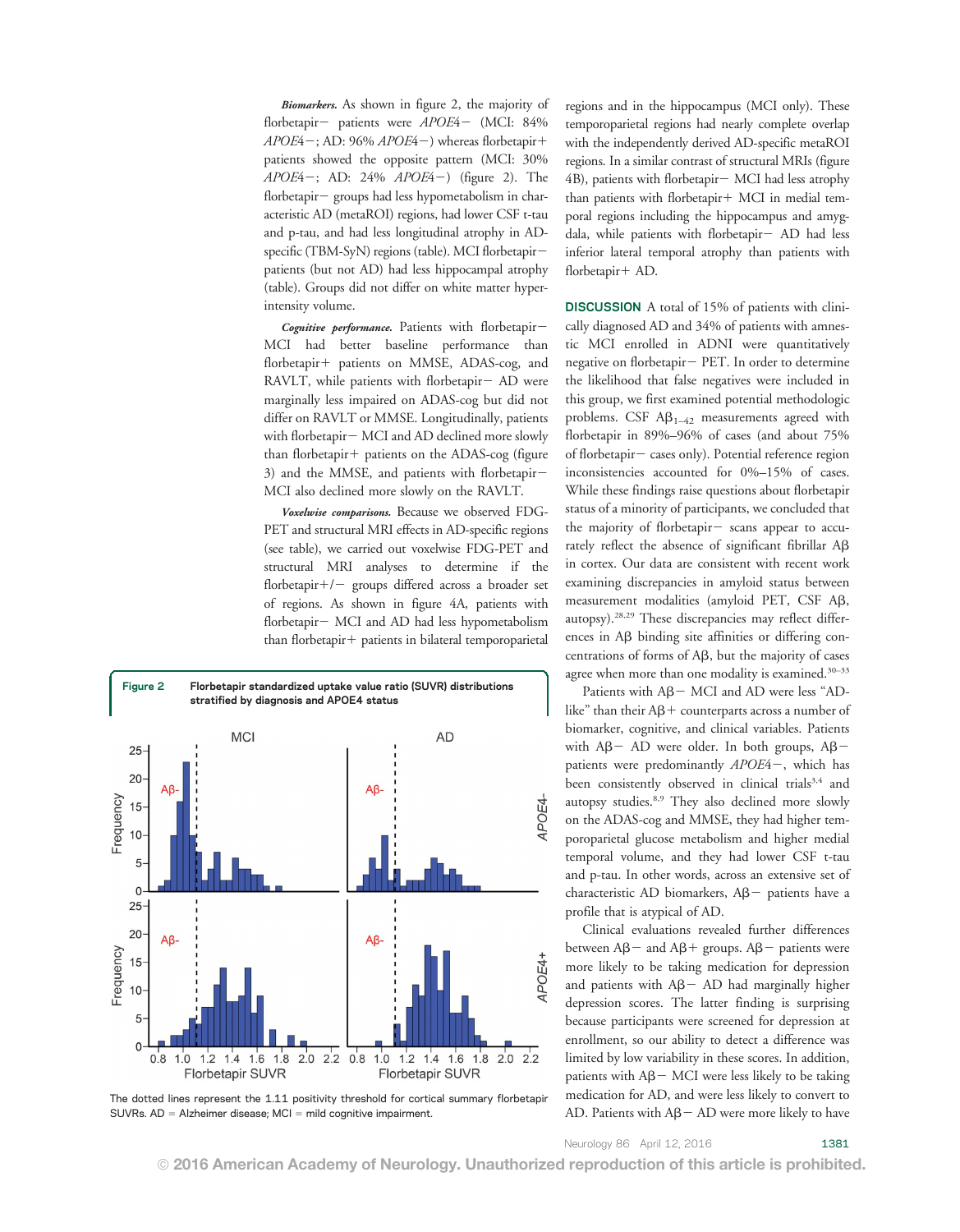

Change on the Alzheimer's Disease Assessment Scale–cognitive subscale (ADAS-cog) measured relative to the baseline florbetapir scan is shown for both florbetapir+ and florbetapir- participants within each diagnostic group. AD = Alzheimer  $disease$ ;  $MCI$  = mild cognitive impairment.

a history of hypertension, and clinicians was more likely to rate their symptoms as possibly (rather than probably) due to AD. These clinical data point to the broad set of possible explanations for  $A\beta$  patients' cognitive symptoms, as well as 2 possible specific contributors: subclinical depression and vascular abnormalities. Both depression and vascular disease have complex relationships with AD and MCI.<sup>34-36</sup> They are both frequently observed in the presence of AD but causal or mechanistic associations are unclear. However, our analyses yielded conflicting information, perhaps due to the nonuniformity of the  $AB$ phenotype; for example, white matter hyperintensities, a marker of vascular disease, did not differ between groups. Furthermore, since the ADNI enrollment criteria excluded individuals with a history of conditions such as major depression or vascular dementia as a primary diagnosis, it is likely that the contribution of non-AD etiologies would be even greater in a community sample.

Recent autopsy studies have provided a more detailed view of the spectrum of neuropathologies observed in patients with clinically diagnosed AD. TDP-43, argyrophilic grain disease (AGD), hippocampal sclerosis, frontotemporal dementia, and vascular disease have been reported as primary neuropathologic diagnoses in patients with an antemortem clinical diagnosis of AD.9 Some of these (TDP-43, AGD) are not possible to diagnose in vivo, and others are syndromes with symptoms that can overlap with AD. It is also likely that some individuals with a non-AD dementia syndrome may present as "AD-like" because of preexisting deficits or vulnerabilities. Furthermore, several comorbidities may be present simultaneously, making it difficult to pinpoint a cause of the cognitive symptoms. Of ADNI AD cases that have come to autopsy, there have been few non-AD primary diagnoses, but comorbidities have been observed in a majority of individuals.<sup>10,37</sup>

Although the pattern of results in MCI was broadly consistent with AD, there were several important differences. First, patients with  $A\beta$  MCI had less cognitive and functional impairment at baseline than patients with  $A\beta$  + MCI, whereas patients with AD did not differ. This is consistent with the frequent observation that MCI is a heterogeneous condition<sup>38</sup> and suggests that those with more severe or functional impairment were more likely to be  $A\beta+$ . In AD, functional impairment is a diagnostic criterion, which may have resulted in less functional variability, or smaller sample sizes may have resulted in lower ability to detect differences at baseline. Second, compared to patients with  $A\beta$ + MCI, patients with  $A\beta$  – MCI had larger hippocampi and higher glucose metabolism in the hippocampus and surrounding medial temporal regions, while patients with AD did not differ on these measurements. While we cannot rule out a developmental explanation for the differing hippocampal volumes and hypometabolism, our findings suggest that non-AD etiologies involving less medial temporal pathology account for the cognitive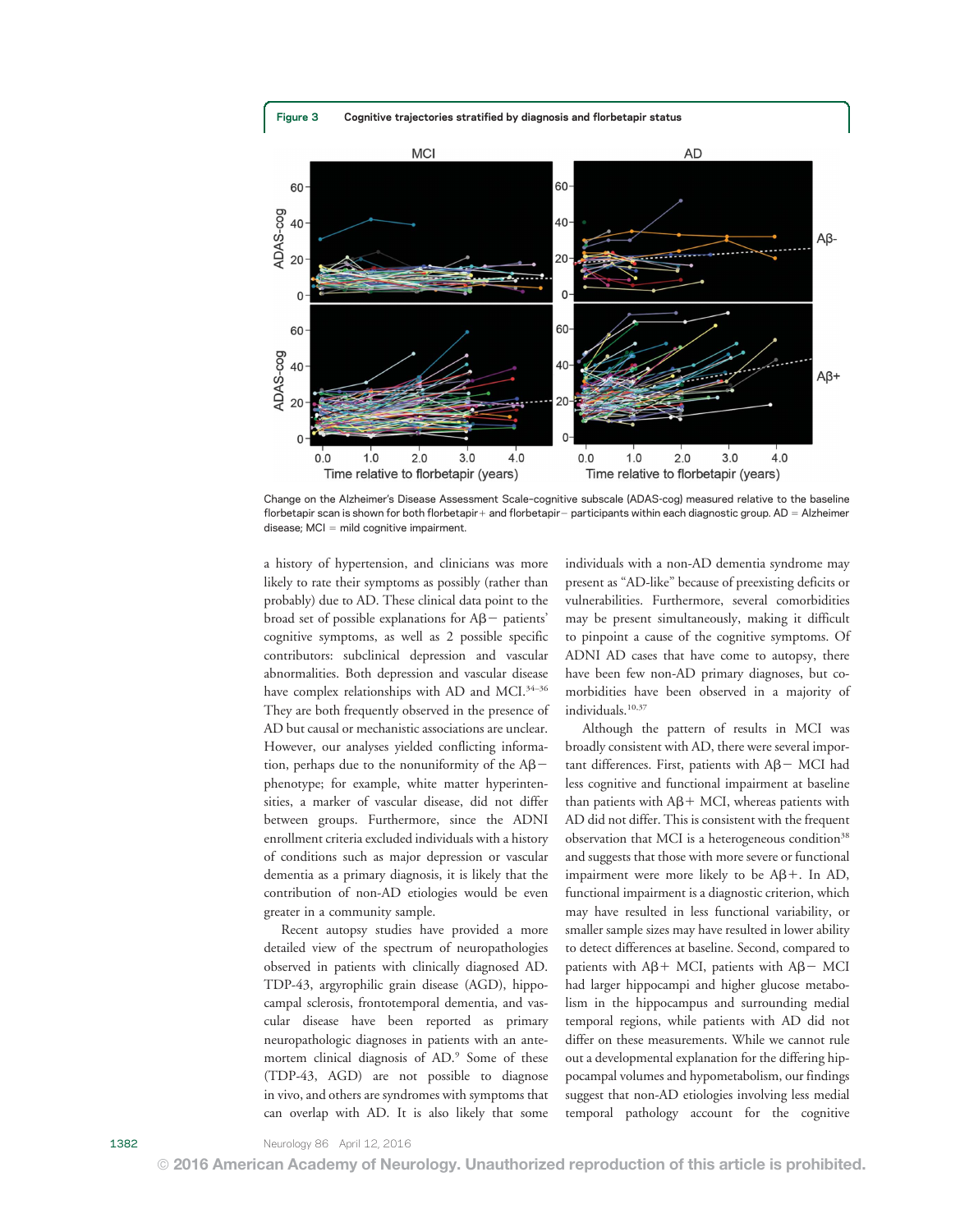Figure 4 Voxelwise FDG-PET and voxel-based morphometry contrasts of florbetapir+ vs florbetapir- mild cognitive impairment (MCI) and Alzheimer disease (AD) participants



Results of whole-brain contrasts show regions with increased glucose metabolism for florbetapir- compared to florbetapir + MCI and AD (A; blue,  $p < 0.001$  uncorrected) and regions with increased gray matter volume for florbetapir compared to florbetapir + MCI and AD (B; blue,  $p < 0.001$  uncorrected), controlling for age, sex, and education. Independently derived AD-specific FDG-PET previously validated regions of interest (red) used in our region of interest analysis are overlaid on the voxelwise FDG-PET results for visual comparison.

symptoms of patients with  $A\beta$  – MCI. The fact that patients with AD had low hippocampal volume that did not differ on the basis of amyloid status suggests that even those without amyloid had sufficient non-AD-related hippocampal pathology to account for their clinical diagnosis (e.g., hippocampal sclerosis).

These findings should be viewed in light of several limitations. First, although we divided participants into groups on the basis of amyloid status, patients with  $A\beta$  – AD phenotype make up a diverse set of individuals with a broad range of pathologies. Therefore a "relative absence of AD-like characteristics" may best summarize these patients rather than specific non-AD etiologies. Second, our ability to thoroughly evaluate  $A\beta$  cases was limited by the data available in ADNI, which meant that there were extensive biomarker measurements available but clinical observations were relatively limited. Third, although we examined potential methodologic problems that could account for false-negative scans, there are additional culprits we could not investigate specifically, such as contamination of the cerebellum by cerebral amyloid angiopathy<sup>39</sup> or the presence of soluble forms of  $\mathbf{A}\mathbf{B}$ , both of which could account for some CSF+/florbetapir- cases (which were the majority of discordant CSF-florbetapir cases). Finally, because we focused on florbetapir- scans, our method was not designed to detect false-positive scans, so the full set of  $A\beta$  patients may not have been fully captured.

A more extensive understanding of patients who present with AD symptoms but lack evidence of  $\text{A}\beta$ 

Neurology 86 April 12, 2016 1383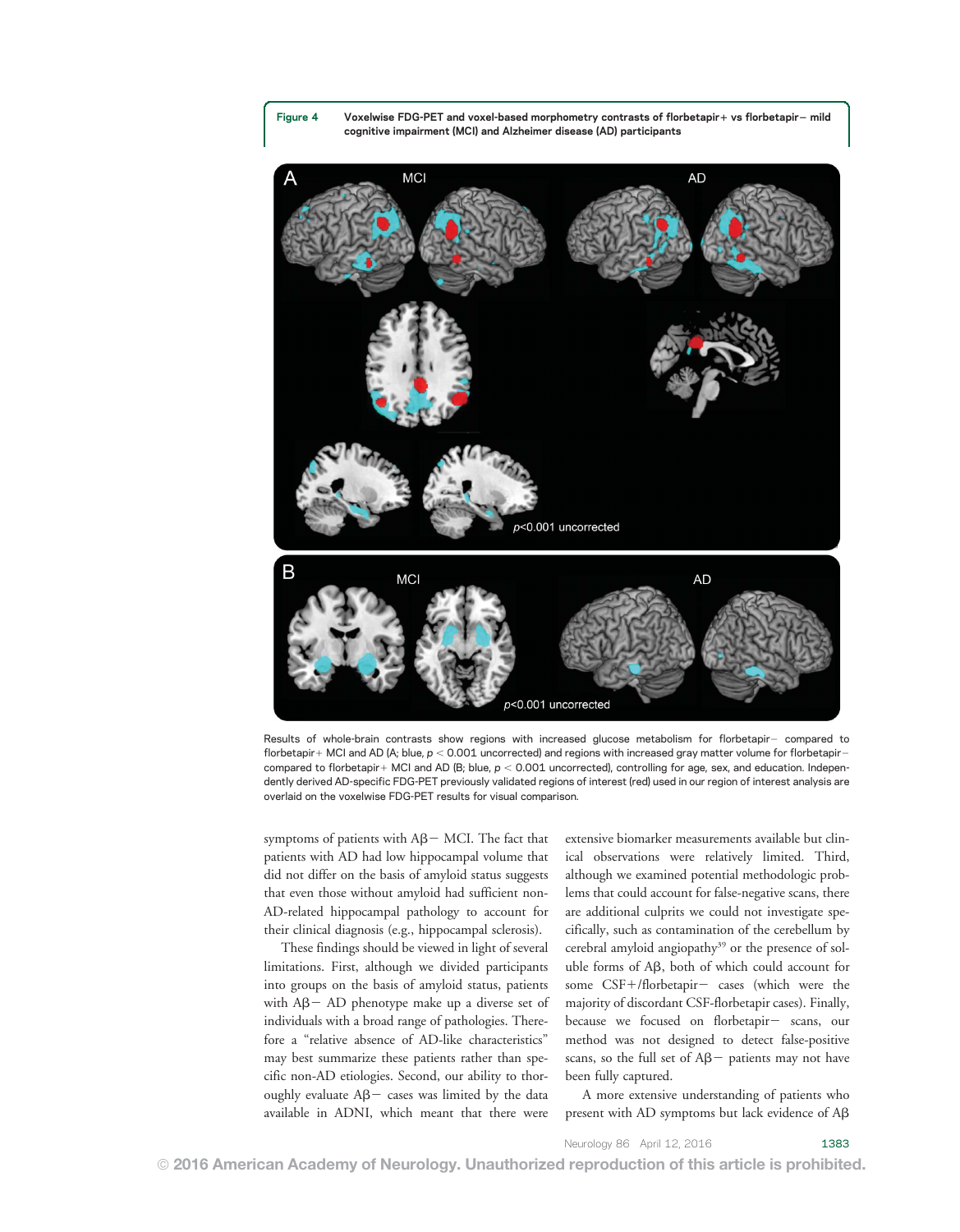pathology is important for several reasons. A discrepancy between the clinical and neuropathologic diagnoses may mislead patients and families about the anticipated course of illness. Furthermore, although there are currently no existing disease-modifying drugs available for treating AD, an incorrect diagnosis may also result in inappropriate drug treatment. Finally, inclusion of  $A\beta$  - individuals in a clinical trial of an  $A\beta$  modifying drug therapy could result in exposure to a treatment without potential benefit and reduce the statistical power of the trial, making the observation of successful  $AB$  modifying treatment less likely. Our findings indicate that screening for  $A\beta$ positivity as part of enrollment criteria in clinical trials would eliminate approximately 1 out of 7 patients with AD and 1 out of 3 patients with MCI, thereby preventing administration of  $A\beta$  modifying treatment to patients without  $\text{A}\beta$  pathology.

#### AUTHOR CONTRIBUTIONS

S.M. Landau was responsible for study design, drafting and editing the manuscript, data and statistical analysis, and interpretation of results. A. Horng and A. Fero carried out image and statistical analysis and revising the manuscript. W.J. Jagust contributed to study design, interpretation of results, obtaining funding, editing the manuscript, and study supervision.

#### ACKNOWLEDGMENT

The authors thank Gael Chetelat for discussions about data interpretation and Robert Koeppe and Suzanne Baker for PET image processing advice.

#### STUDY FUNDING

Data collection and sharing for this project was funded by the Alzheimer's Disease Neuroimaging Initiative (ADNI) (NIH grant U01 AG024904). ADNI is funded by the National Institute on Aging, the National Institute of Biomedical Imaging and Bioengineering, and through contributions from the following: Alzheimer's Association; Alzheimer's Drug Discovery Foundation; Araclon Biotech; BioClinica, Inc.; Biogen Idec Inc.; Bristol-Myers Squibb Company; Eisai Inc.; Elan Pharmaceuticals, Inc.; Eli Lilly and Company; EuroImmun; F. Hoffmann-La Roche Ltd. and its affiliated company Genentech, Inc.; Fujirebio; GE Healthcare; IXICO Ltd.; Janssen Alzheimer Immunotherapy Research & Development, LLC; Johnson & Johnson Pharmaceutical Research & Development LLC; Medpace, Inc.; Merck & Co., Inc.; Meso Scale Diagnostics, LLC; NeuroRx Research; Neurotrack Technologies; Novartis Pharmaceuticals Corporation; Pfizer Inc.; Piramal Imaging; Servier; Synarc Inc.; and Takeda Pharmaceutical Company. The Canadian Institutes of Rev December 5, 2013, Health Research is providing funds to support ADNI clinical sites in Canada. Private sector contributions are facilitated by the Foundation for the NIH [\(www.fnih.org](http://www.fnih.org)). The grantee organization is the Northern California Institute for Research and Education, and the study is coordinated by the Alzheimer's Disease Cooperative Study at the University of California, San Diego. ADNI data are disseminated by the Laboratory for NeuroImaging at the University of Southern California.

#### **DISCLOSURE**

S. Landau has previously consulted for Genentech, Avid Radiopharmaceuticals, Inc., Janssen AI, and Biogen. A. Horng and A. Fero report no disclosures relevant to the manuscript. W. Jagust has collaborated with Avid Radiopharmaceuticals, Inc. through participation in the Alzheimer's Disease Neuroimaging Initiative. He is currently a consultant to Genentech/Banner Alzheimer Institute, Novartis, and Bioclinica. Go to [Neurology.org](http://neurology.org/lookup/doi/10.1212/WNL.0000000000002576) for full disclosures.

#### Received October 26, 2015. Accepted in final form January 5, 2016.

REFERENCES

- 1. Fleisher AS, Chen K, Liu X, et al. Apolipoprotein E epsilon4 and age effects on florbetapir positron emission tomography in healthy aging and Alzheimer disease. Neurobiol Aging 2013;34:1–12.
- 2. Johnson KA, Sperling RA, Gidicsin CM, et al. Florbetapir (F18-AV-45) PET to assess amyloid burden in Alzheimer's disease dementia, mild cognitive impairment, and normal aging. Alzheimers Dement 2013;9:S72–S83.
- 3. Salloway S, Sperling R, Fox NC, et al. Two phase 3 trials of bapineuzumab in mild-to-moderate Alzheimer's disease. N Engl J Med 2014;370:322–333.
- 4. Siemers ER, Sundell KL, Carlson C, et al. Phase 3 solanezumab trials: secondary outcomes in mild Alzheimer's disease patients. Alzheimers Dement 2016;12: 110–120.
- 5. Rowe CC, Ellis KA, Rimajova M, et al. Amyloid imaging results from the Australian Imaging, Biomarkers and Lifestyle (AIBL) study of aging. Neurobiol Aging 2010;31: 1275–1283.
- 6. Doraiswamy PM, Sperling RA, Coleman RE, et al. Amyloid-beta assessed by florbetapir F 18 PET and 18-month cognitive decline: a multicenter study. Neurology 2012; 79:1636–1644.
- 7. Ossenkoppele R, Jansen WJ, Rabinovici GD, et al. Prevalence of amyloid PET positivity in dementia syndromes: a meta-analysis. JAMA 2015;313:1939–1949.
- 8. Mayeux R, Saunders AM, Shea S, et al. Utility of the apolipoprotein E genotype in the diagnosis of Alzheimer's disease: Alzheimer's Disease Centers Consortium on Apolipoprotein E and Alzheimer's Disease. N Engl J Med 1998;338:506–511.
- 9. Monsell SE, Kukull WA, Roher AE, et al. Characterizing apolipoprotein E epsilon4 carriers and noncarriers with the clinical diagnosis of mild to moderate Alzheimer dementia and minimal beta-amyloid peptide plaques. JAMA Neurol 2015;72:1124–1131.
- 10. Cairns NJ, Perrin RJ, Franklin EE, et al. Neuropathologic assessment of participants in two multi-center longitudinal observational studies: the Alzheimer Disease Neuroimaging Initiative (ADNI) and the Dominantly Inherited Alzheimer Network (DIAN). Neuropathology 2015;35: 390–400.
- 11. Petersen RC, Aisen PS, Beckett LA, et al. Alzheimer's Disease Neuroimaging Initiative (ADNI): clinical characterization. Neurology 2010;74:201–209.
- 12. Landau SM, Breault C, Joshi AD, et al. Amyloid-beta imaging with Pittsburgh compound B and florbetapir: comparing radiotracers and quantification methods. J Nucl Med 2013;54:70–77.
- 13. Landau SM, Marks SM, Mormino EC, et al. Association of lifetime cognitive engagement and low beta-amyloid deposition. Arch Neurol 2012;69:623–629.
- 14. Mormino EC, Kluth JT, Madison CM, et al. Episodic memory loss is related to hippocampal-mediated betaamyloid deposition in elderly subjects. Brain 2009;132: 1310–1323.
- 15. Landau SM, Jagust WJ. AV45 Analysis Methods (Version: 2015-12-03). Available at: [ida.loni.usc.edu/pages/access/](http://ida.loni.usc.edu/pages/access/studyData.jsp) [studyData.jsp](http://ida.loni.usc.edu/pages/access/studyData.jsp). Accessed March 4, 2016.
- 16. Landau SM, Thomas BA, Thurfjell L, et al. Amyloid PET imaging in Alzheimer's disease: a comparison of three radiotracers. Eur J Nucl Med Mol Imaging 2014;41: 1398–1407.

1384 Neurology 86 April 12, 2016

© 2016 American Academy of Neurology. Unauthorized reproduction of this article is prohibited.